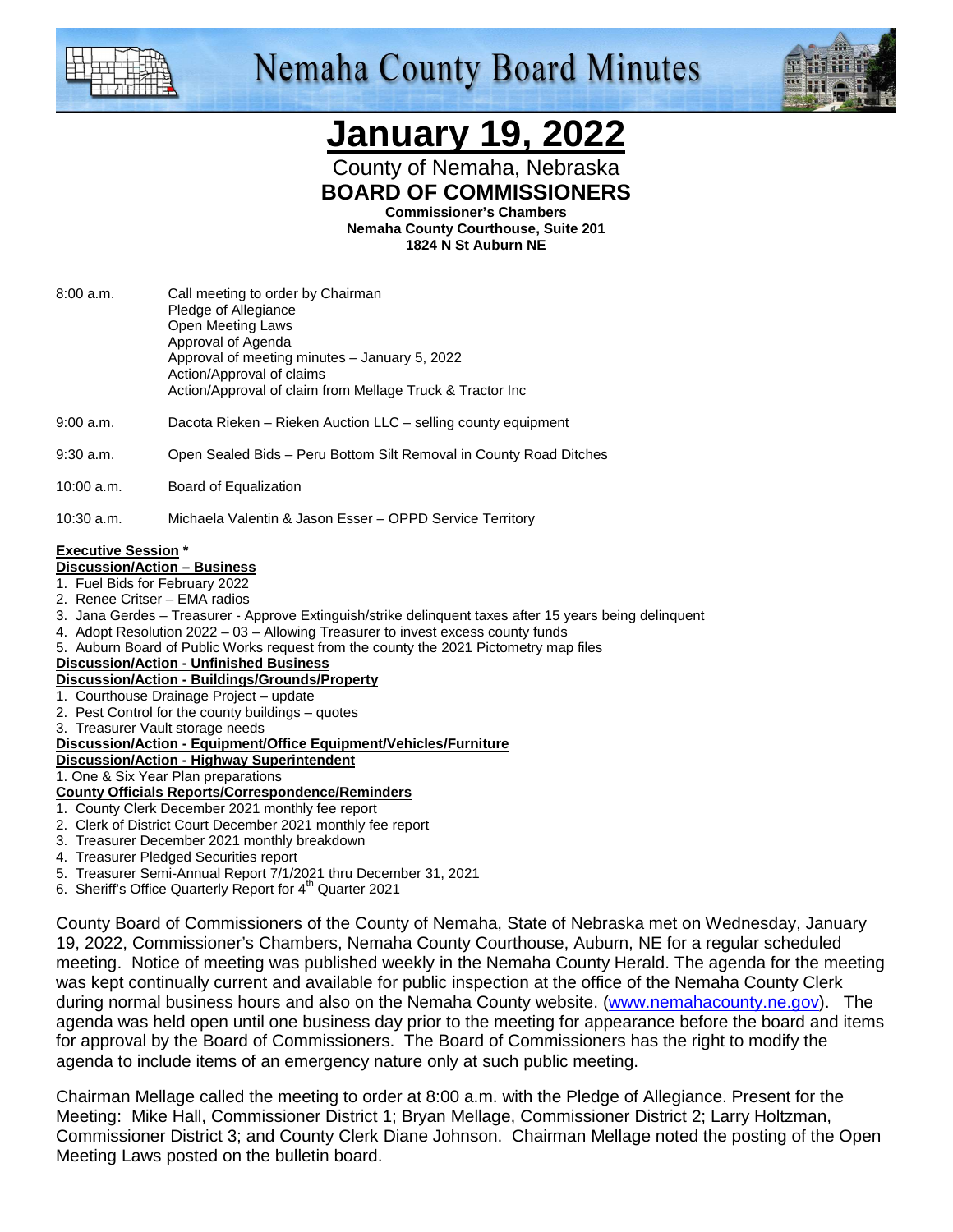



**Approval of Agenda** – Motion by Hall, seconded by Holtzman to approve the agenda as presented. Roll call vote: Hall, aye; Mellage, aye; Holtzman, aye.

**Approval of Minutes** – Motion by Holtzman, seconded by Hall to approve the January 5, 2022 minutes as presented with no corrections. Roll call vote: Mellage, aye; Holtzman, aye; Hall, aye.

**Claims** – Motion by Hall, seconded by Holtzman to approve the accounts payable claims as presented by the County Clerk and authorized for payment by the Board of Commissioners. Roll call vote: Holtzman, aye; Mellage, aye; Hall, aye.

Motion by Hall, seconded by Holtzman to approve the accounts payable claim from Mellage Truck and Tractor as presented by the County Clerk and authorized for payment by the Board of Commissioners. Roll call vote: Hall, aye; Mellage, abstain; Holtzman, aye.

9:00 a.m. Dacota Rieken – Rieken Auction Service – selling excess county equipment

9:30 a.m. Open Sealed Bids – Peru Bottom Silt Removal in County Road Ditches – Notice to Bidders was published in the Nemaha County Herald on December 30, 2021 and January 2, 2022 for the Peru Bottom Roads silt removal project. One sealed bid was received and opened from Mount Farm Drainage from Riverton IA for the amount of \$265.00 per hour. Motion by Hall, seconded by Mellage to accept the sealed bid from Mount Farm Drainage from Riverton IA for the amount of \$265.00 per hour. Roll call vote: Mellage, aye; Hall, aye; Holtzman, aye.

10:00 a.m. Sine dine for Board of Equalization, reconveyed at 10:23 a.m.

10:30 a.m. Michaela Valentin & Jason Esser – OPPD Service Territory

### **Executive Session \***

### **Discussion/Action – Business**

1. Fuel Bids for February 2022 - The following fuel bids for February, 2022 were received: Frontier Cooperative #1 Diesel \$3.362, #2 Diesel \$3.00, Regular with ethanol \$2.735; Sapp Brothers #1 Diesel \$3.65, #2 Diesel \$3.35, Regular with ethanol \$3.16. Motion by Hall seconded by Holtzman to accept fuel bid for February 2022 from Frontier Cooperative #1 Diesel \$3.362, #2 Diesel \$3.00, Regular with ethanol \$2.735. Roll call vote: Mellage, aye; Holtzman, aye; Hall, aye.

2. Renee Critser – EMA radios – no action

3. Jana Gerdes – Treasurer - Approve Extinguish/strike delinquent taxes after 15 years being delinquent – Motion by Mellage, seconded by Holtzman to approve the extinguishing or striking delinquent taxes after 15 years on 7 parcels, for the total amount of \$112.04. Roll call vote: Holtzman, aye; Hall, aye; Mellage, aye. 4. Adopt Resolution 2022 – 03 – Allowing Treasurer to invest excess county funds – Motion by Mellage, seconded by Hall to adopt Resolution 2022-03 which allows the Treasurer to continue said investments and to continue to invest to the best of her abilities. Roll call vote: Hall, aye; Mellage, aye; Holtzman, aye. 5. Auburn Board of Public Works request from the county the 2021 Pictometry map files – tabled until the next

meeting

#### **Discussion/Action - Unfinished Business Discussion/Action - Buildings/Grounds/Property**

1. Courthouse Drainage Project – update

2. Pest Control for the county buildings – Motion by Mellage, seconded by Holtzman to accept the quote for pest control of the county buildings from Schendel Pest Control Inc from Seneca KS in the amount of \$210.00 per month for 2 years. Roll call vote: Holtzman, aye; Hall, aye; Mellage, aye.

3. Treasurer Vault storage needs

#### **Discussion/Action - Equipment/Office Equipment/Vehicles/Furniture Discussion/Action - Highway Superintendent**

1. One & Six Year Plan preparations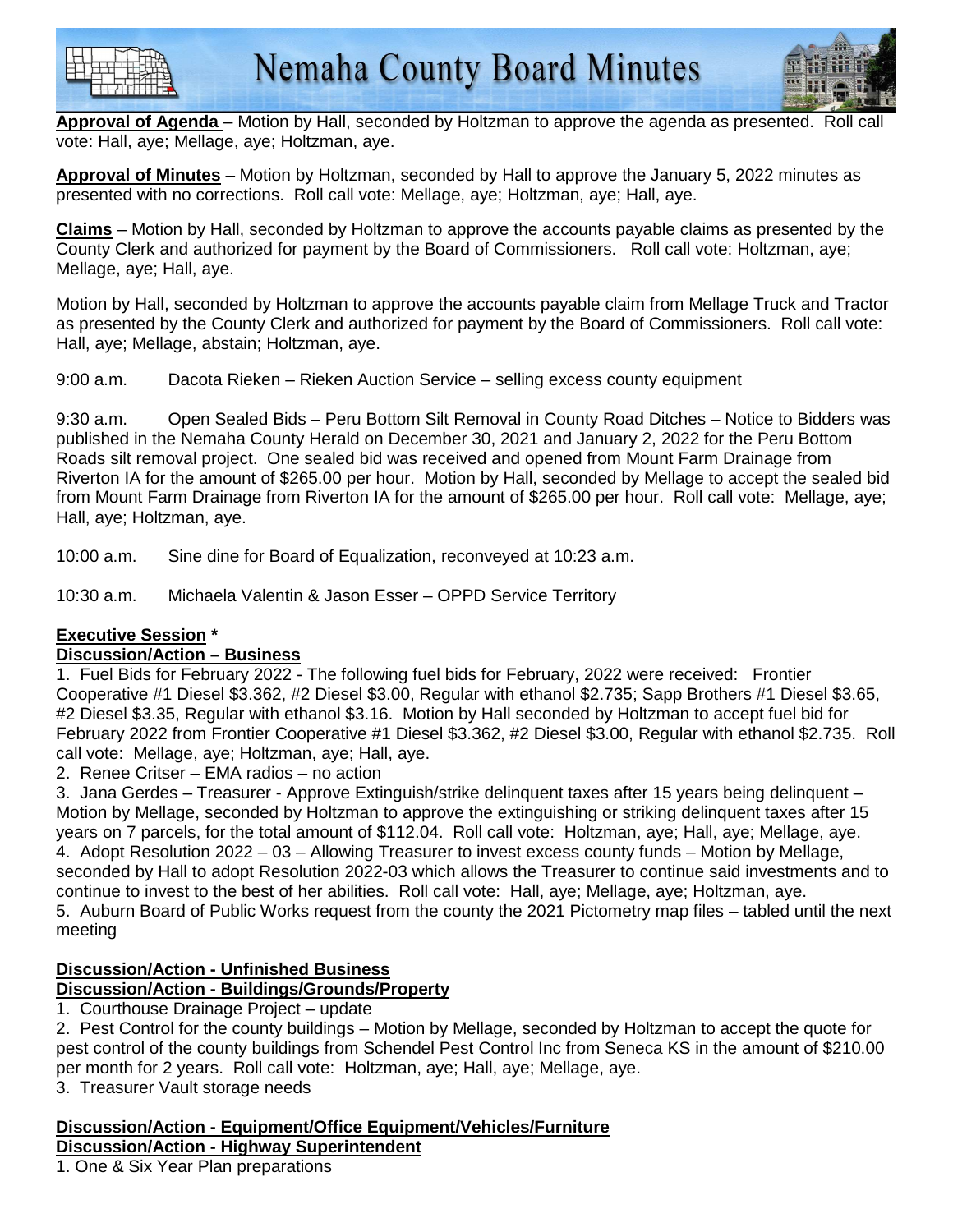



#### **County Officials Reports/Correspondence/Reminders**

- 1. County Clerk December 2021 monthly fee report
- 2. Clerk of District Court December 2021 monthly fee report
- 3. Treasurer December 2021 monthly breakdown
- 4. Treasurer Pledged Securities report
- 5. Treasurer Semi-Annual Report 7/1/2021 thru December 31, 2021
- 6. Sheriff's Office Quarterly Report for 4<sup>th</sup> Quarter 2021

The following claims were approved for payment by the Board of Commissioners and authorized the County Clerk for payment: **General** 

| General                           |             |
|-----------------------------------|-------------|
| <b>Salaries</b>                   | \$58,642.74 |
| <b>AFLAC</b>                      | 1837.76     |
| <b>Applied Connective</b>         | 73.71       |
| Aub Chamber of Commerce           | 110.00      |
| Aub Newspaper                     | 69.68       |
| Auto Parts NC                     | 93.13       |
| <b>Black Hills Energy</b>         | 712.82      |
| <b>BC/BS</b>                      | 31,308.00   |
| <b>BPW</b>                        | 4,678.88    |
| Bohling, Gailen                   | 93.50       |
| <b>Buss Pest Control</b>          | 160.00      |
| Carrot-Top Industries             | 137.06      |
| Hunt Ins Group                    | 4,937.00    |
| Cody's U-Save                     | 160.33      |
| <b>Collection Assoc</b>           | 238.63      |
| <b>DAS Acct</b>                   | 164.00      |
| <b>DesMoines Stamp</b>            | 71.00       |
| Fankhauser, Nelsen, Werts, Merwin | 1,320.00    |
| <b>First Concord</b>              | 340.96      |
| <b>First Concord</b>              | 273.00      |
| <b>Glenn's Corner Market</b>      | 115.23      |
| <b>Great West Life</b>            | 50.00       |
| gWorks                            | 3,465.00    |
| <b>Ivy Funds</b>                  | 25.00       |
| Kollasch Law                      | 4,400.00    |
| Legalshield                       | 38.90       |
| Lempka, Mallory                   | 66.78       |
| <b>Liberty National</b>           | 367.55      |
| <b>Madison National</b>           | 24.89       |
| Mellage Truck                     | 95.00       |
| Microfilm                         | 130.00      |
| <b>MARC</b>                       | 910.33      |
| <b>MOCIC</b>                      | 150.00      |
| Motorola                          | 106,761.59  |
| NE Assoc of Co Clerks             | 75.00       |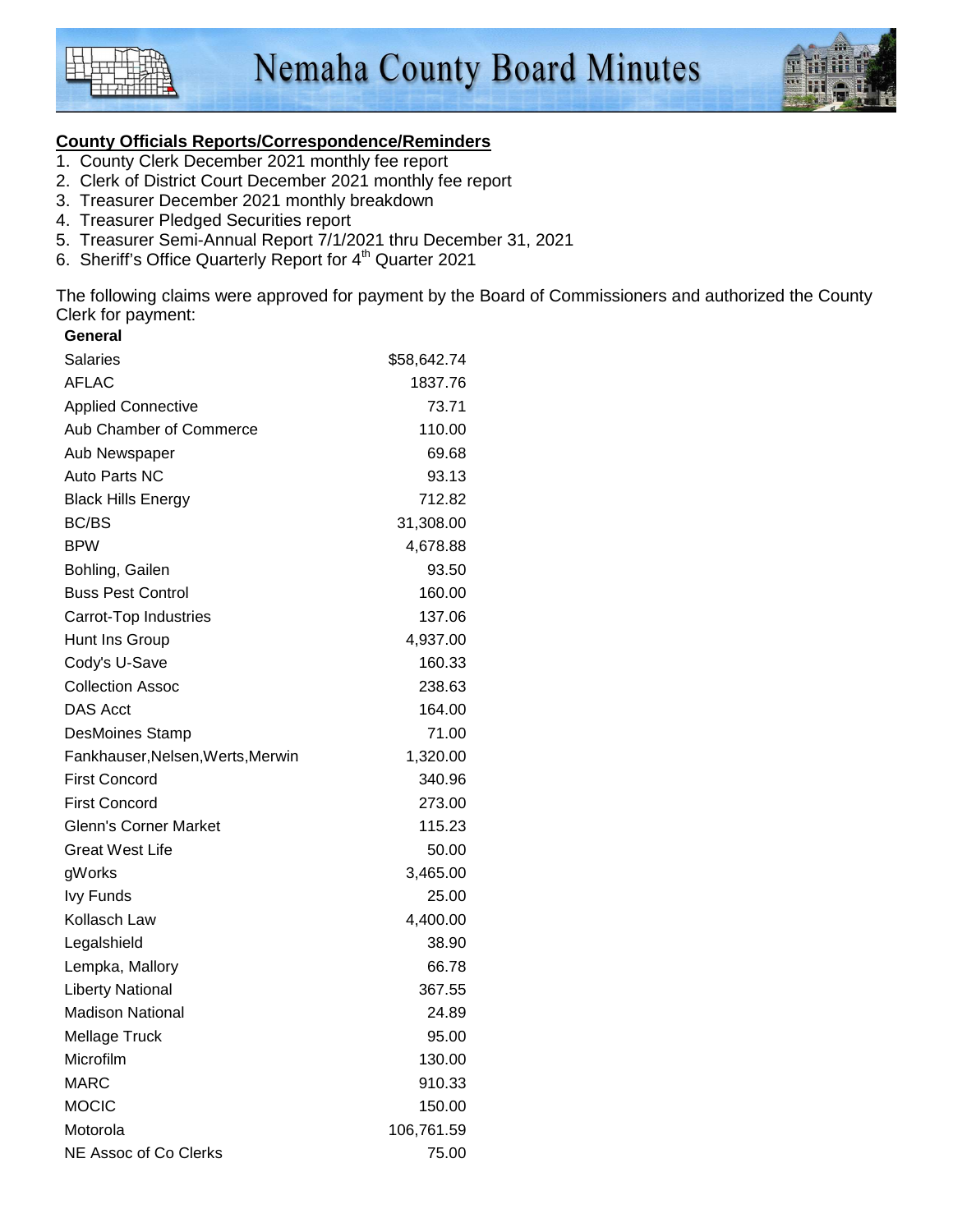# Nemaha County Board Minutes



| NE Assoc of Co Assessors     | 60.00     |
|------------------------------|-----------|
| <b>NE HHS</b>                | 186.00    |
| NE Secretary of State        | 20.00     |
| NE State Fire Marshal        | 36.00     |
| Nem Co Court Justice         | 214.75    |
| Nem Co Petty Cash            | 120.00    |
| Nem Co Tax Acct Ret          | 9,356.81  |
| Nem Co Tax Acct SS/FWH       | 17,860.92 |
| Nem Co Tax Acct Nationwide   | 75.00     |
| Nem Co Tax Acct NWH          | 5,733.50  |
| New York Life                | 117.00    |
| Parker, Danny                | 44.00     |
| Petersen Reporting           | 2,475.75  |
| <b>Police Legal Sciences</b> | 480.00    |
| Quill                        | 457.43    |
| <b>Region V Services</b>     | 3,225.25  |
| Region V Systems             | 214.00    |
| <b>RVS Auburn</b>            | 99.23     |
| <b>Schneider Geospatial</b>  | 1,800.00  |
| <b>Shell Wex Bank</b>        | 87.73     |
| Sunmart                      | 190.24    |
| Stehlik Ladman, Jennifer     | 828.20    |
| <b>Tyler Technologies</b>    | 449.00    |
| <b>UNL Extension</b>         | 142.26    |
| <b>VSP Vision</b>            | 200.60    |
| <b>Washington National</b>   | 191.70    |
| Windstream                   | 1,181.43  |
| Road                         |           |
| <b>Salaries</b>              | 16,394.48 |
| Ace Industrial               | 604.84    |
| AFLAC                        | 396.42    |
| <b>AKRS</b>                  | 647.99    |
| Auto Parts NC                | 555.40    |
| Bennett's Auto Body          | 948.79    |
| <b>Black Hills Energy</b>    | 90.19     |
| BC/BS                        | 13,161.29 |
| <b>BPW</b>                   | 627.34    |
| Dept of Corr Svcs            | 33.00     |
| Eggers Bros.                 | 1,021.65  |
| Farm & City Supply           | 1,156.96  |
| Farmer's Coop                | 618.67    |
| Gilbert Svcs                 | 309.98    |
| <b>Graybill Tire</b>         | 26.99     |
| <b>Hotsy Equip</b>           | 238.40    |
| <b>Inland Truck</b>          | 130.62    |
| Johnson Quik Stop            | 40.00     |